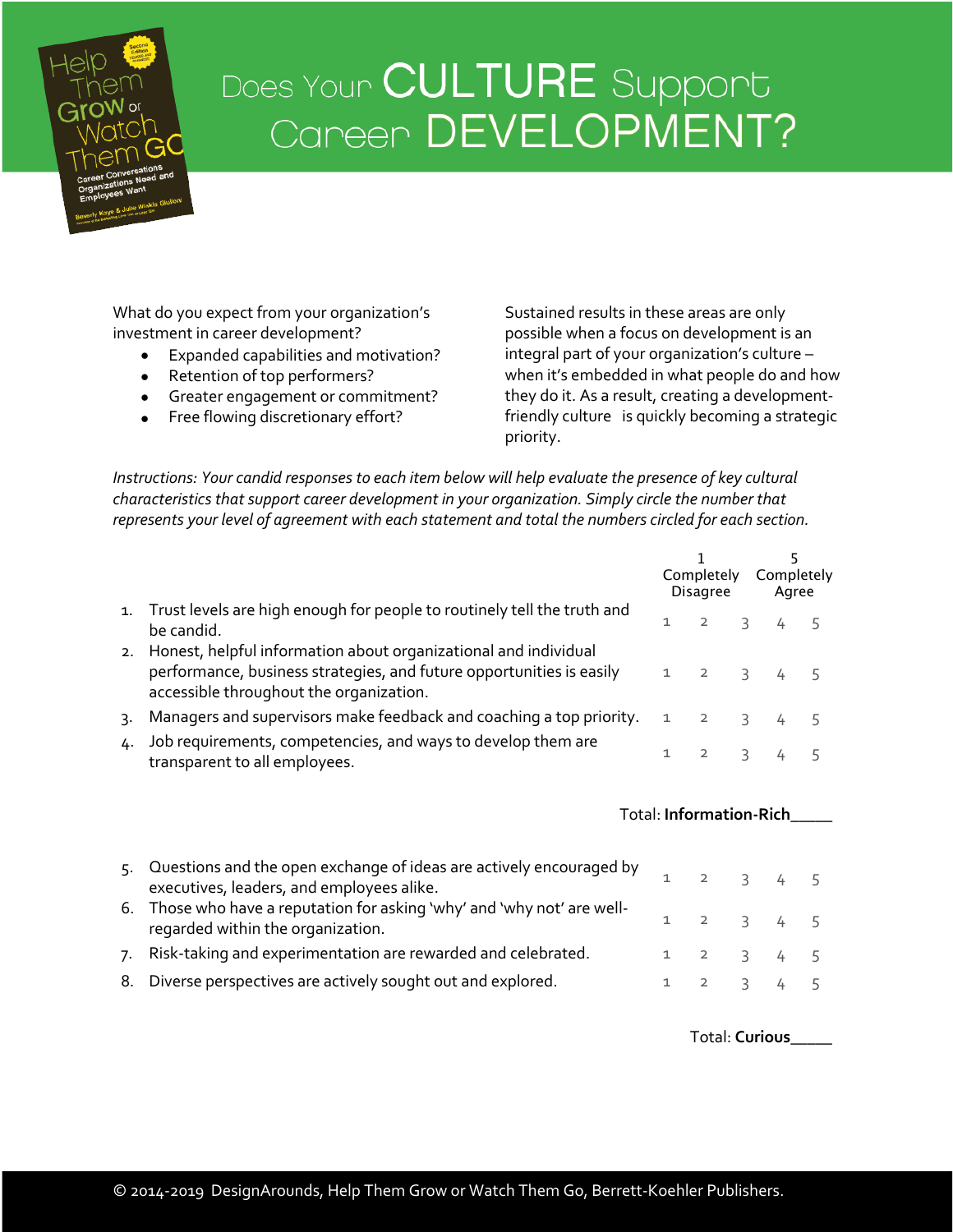|    |                                                                                                      | Completely<br><b>Disagree</b> |                  |               | Completely<br>Agree |  |  |
|----|------------------------------------------------------------------------------------------------------|-------------------------------|------------------|---------------|---------------------|--|--|
| ۹. | Long-term goals are balanced with short-term needs.                                                  |                               | $\overline{2}$   | $\mathcal{L}$ |                     |  |  |
|    | 10. Mistakes and failures are treated as valuable steps in the learning<br>process.                  |                               |                  |               | $2 \t3 \t4 \t5$     |  |  |
|    | 11. Development is valued as an ongoing investment over time, not as a<br>once-and-done activity.    |                               |                  |               | $2 \t3 \t4 \t5$     |  |  |
|    | 12. It's generally acknowledged that people develop at different speeds<br>and in a variety of ways. |                               | $2 \overline{3}$ |               |                     |  |  |

## Total: **Patient (with the Development Process)\_\_\_\_\_**

| 13. Leaders define the big picture and goals, supporting employees to<br>determine the best ways to achieve them. | $1 \t2 \t3 \t4 \t5$ |  |  |
|-------------------------------------------------------------------------------------------------------------------|---------------------|--|--|
| 14. Employees initiate new work procedures, activities, and<br>responsibilities.                                  | $1 \t2 \t3 \t4 \t5$ |  |  |
| 15. Micro-management is not tolerated in the organization.                                                        | $1 \t2 \t3 \t4 \t5$ |  |  |
| 16. Organizational structures can morph when necessary to enable the<br>achievement of results.                   | $1 \t2 \t3 \t4 \t5$ |  |  |

| 17. Collaboration among groups, teams, departments, and/or divisions<br>naturally flourishes.                     | $1 \t2 \t3 \t4 \t5$ |  |  |
|-------------------------------------------------------------------------------------------------------------------|---------------------|--|--|
| 18. 'Us' and 'them' is not part of the lexicon or anyone's thinking.                                              | $1 \t2 \t3 \t4 \t5$ |  |  |
| 19. Resources are frequently shared across departments to accomplish<br>goals.                                    | $1 \t2 \t3 \t4 \t5$ |  |  |
| 20. People are encouraged to look outside of their own areas for<br>opportunities to learn, contribute, and grow. | $1 \t2 \t3 \t4 \t5$ |  |  |

| Total: Blurry around Boundaries                                                                                |              |                 |  |
|----------------------------------------------------------------------------------------------------------------|--------------|-----------------|--|
| 21. Leaders operate from a belief that everyone can grow and develop.                                          |              | $2 \t3 \t4 \t5$ |  |
| 22. Training, mentoring, and development experiences are available to<br>those who want them.                  | 1.           | $2 \t3 \t4 \t5$ |  |
| 23. A significant portion of the leader's role involves teaching and<br>developing others.                     |              | 1 2 3 4 5       |  |
| 24. Everyone is expected to learn from their experiences and feed that<br>learning back into the organization. | $\mathbf{1}$ | $2 \t3 \t4 \t5$ |  |

Total: **Learning-Oriented\_\_\_\_\_**

Total: **Results-Focused\_\_\_\_\_**